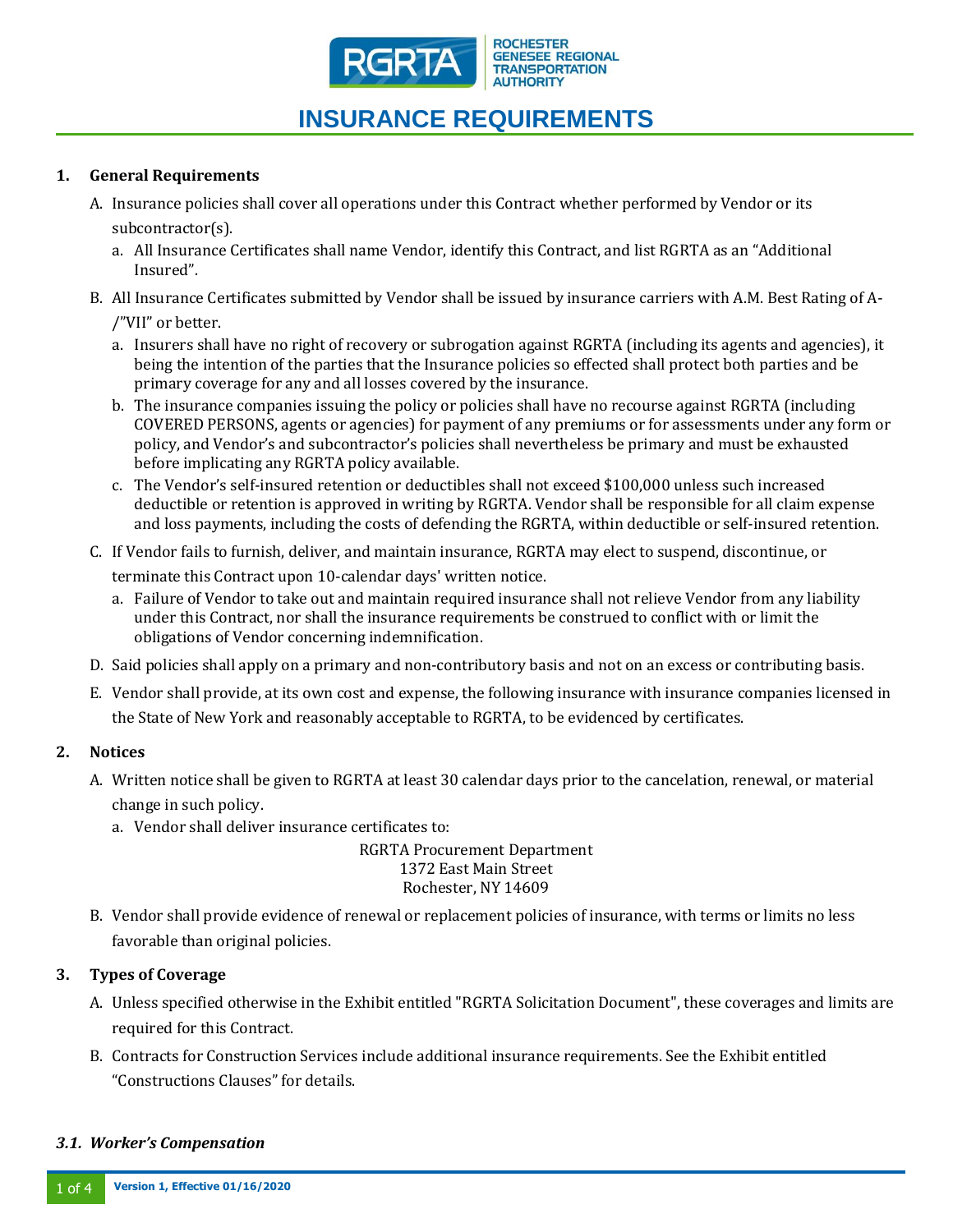

# **INSURANCE REQUIREMENTS**

- A. Vendor shall maintain Worker's Compensation statutory coverage in compliance with the Workers' Compensation Law of the State of New York.
- B. Vendor shall maintain Worker's Compensation insurance to cover obligations imposed by federal and state statutes having jurisdiction of Vendor's employees engaged in the performance of the Deliverables.
- C. New York State Workers' Compensation Law (WCL)  $\S57 \& \S220$  requires the heads of all municipal and state entities to ensure that businesses applying for permits, licenses or contracts document that they have appropriate workers' compensation and disability benefits insurance coverage.
	- a. Note: An ACORD form is NOT acceptable proof of workers' compensation coverage.
- D. In order to provide proof of compliance with the requirements of the New York State Workers' Compensation Law pertaining to workers' compensation coverage, the Vendor shall:
	- a. Be legally exempt from obtaining Workers' Compensation insurance coverage; or
	- b. Obtain such coverage from an insurance carrier; or
	- c. Be a Workers' Compensation Board-approved self-insured employer or participate in an authorized selfinsurance plan.
- E. The Vendor shall provide one of the following forms with the Response to this Solicitation:
	- a. Form CE-200, Certificate of Attestation for New York Entities With No Employees and Certain Out of State Entities, That New York State Workers' Compensation and/or Disability Benefits Insurance Coverage is Not Required, which is available on the Workers' Compensation Board's website (www.wcb.ny.gov).
	- b. Certificate of Workers' Compensation Insurance:
		- i. Form C-105.2 (9/07) if coverage is provided by the contractor's insurance carrier, or
		- ii. Form U-26.3 if coverage is provided by the State Insurance Fund.
	- c. Form SI-12, Certificate of Workers' Compensation Self-Insurance available from the New York State Workers' Compensation Board's Self-Insurance Office.
	- d. Form GSI-105.2, Certificate of Participation in Workers' Compensation Group Self-Insurance available from the contractor's Group Self-Insurance Administrator.

# *3.2. Employer's Liability*

- A. Vendor shall carry Employer's Liability insurance with minimum limits of
	- a. \$1,000,000 for each Accident;
	- b. \$1,000,000 Disease for each Employee; and
	- c. \$1,000,000 Disease Policy.

# *3.3. Commercial General Liability*

- A. Vendor shall carry Commercial General Liability insurance with minimum limits of
	- a. \$1,000,000 Each Occurrence;
	- b. \$1,000,000 Personal and Advertising Injury;
	- c. \$2,000,000 General Aggregate; and
	- d. \$2,000,000 Products/Completed Operations Aggregate.
- B. These limits shall provide coverage for:
	- a. Premises / Operations
	- b. Blanket contractual coverage
	- c. Products / Completed Operations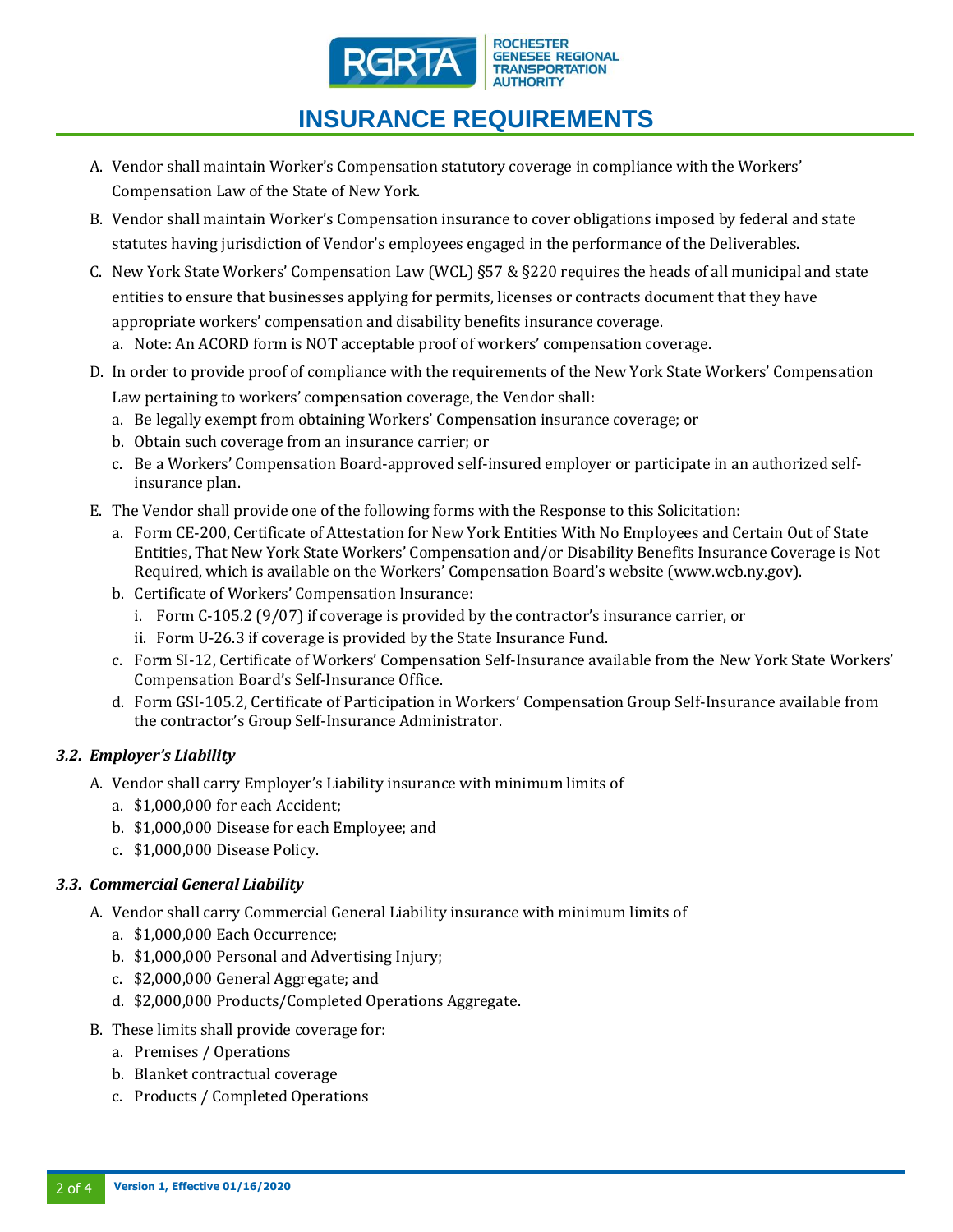

# **INSURANCE REQUIREMENTS**

- C. Additional Insured Endorsement (I.S.O. Form CG 20 10 11 85 version or its equivalent). Naming the following entities and their subsidiaries and affiliates:
	- a. Rochester Genesee Regional Transportation Authority ("RGRTA")
- D. This policy shall contain a severability of interest provision, and shall not contain a sunset provision or commutation clause, or any provision that would serve to limit third party action over claims.

# *3.4. Disability Benefits*

- A. Vendor shall maintain compliance with the Disability Benefits Law. Location of operation shall be "all locations served by Vendor."
- B. In order to provide proof of compliance with the requirements of the New York State Workers' New York State Compensation Law pertaining to disability benefits, a contractor shall:
	- a. Be legally exempt from obtaining disability benefits coverage; or
	- b. Obtain such coverage from an insurance carrier; or
	- c. Be a Board-approved self-insured employer.
- C. The Vendor shall provide one of the following forms with the Response to this Solicitation:
	- a. Form CE-200, Certificate of Attestation for New York Entities With No Employees and Certain Out of State Entities, That New York State Workers' Compensation and/or Disability Benefits Insurance Coverage is Not Required, which is available on the Workers' Compensation Board's website ([www.wcb.ny.gov\)](http://www.wcb.ny.gov/).
	- b. Form DB-120.1, Certificate of Disability Benefits Insurance; or
	- c. Form DB-155, Certificate of Disability Benefits Self-Insurance. The Contractor must call the Worker's Compensation Board's Self-Insurance Office at 518-402-0247 to obtain this form.

# *3.5. Automobile Liability*

- A. If automobiles are to be used in the performance of any work under this Contract, Automobile Liability Insurance is required with the following minimum limits of liability per occurrence:
	- a. \$1,000,000 Combined Single Limit of Liability (CSL), unless otherwise indicated in a "Special Conditions" section of the Contract specifications.
- B. This insurance shall include for bodily injury and property damage the following coverage:
	- a. Owned automobiles;
	- b. Hired automobiles; and
	- c. Non-owned automobiles.

# *3.6. Commercial Umbrella or Excess Liability*

A. The insurance shall include Commercial Umbrella or Excess Liability coverage for \$2,000,000 each occurrence; \$2,000,000 aggregate.

# *3.7. Professional Liability*

- A. Vendor shall carry Professional Liability Insurance with minimum limits of:
	- a. \$1,000,000 Each Occurrence
	- b. \$1,000,000 General Aggregate

### *3.8. Cyber Liability/Technology Errors and Omissions Coverage*

A. Vendor shall carry Cyber/Technology Errors and Omissions Insurance with limits no less than \$3,000,000 single aggregate, to be maintained for the duration of the Contract.